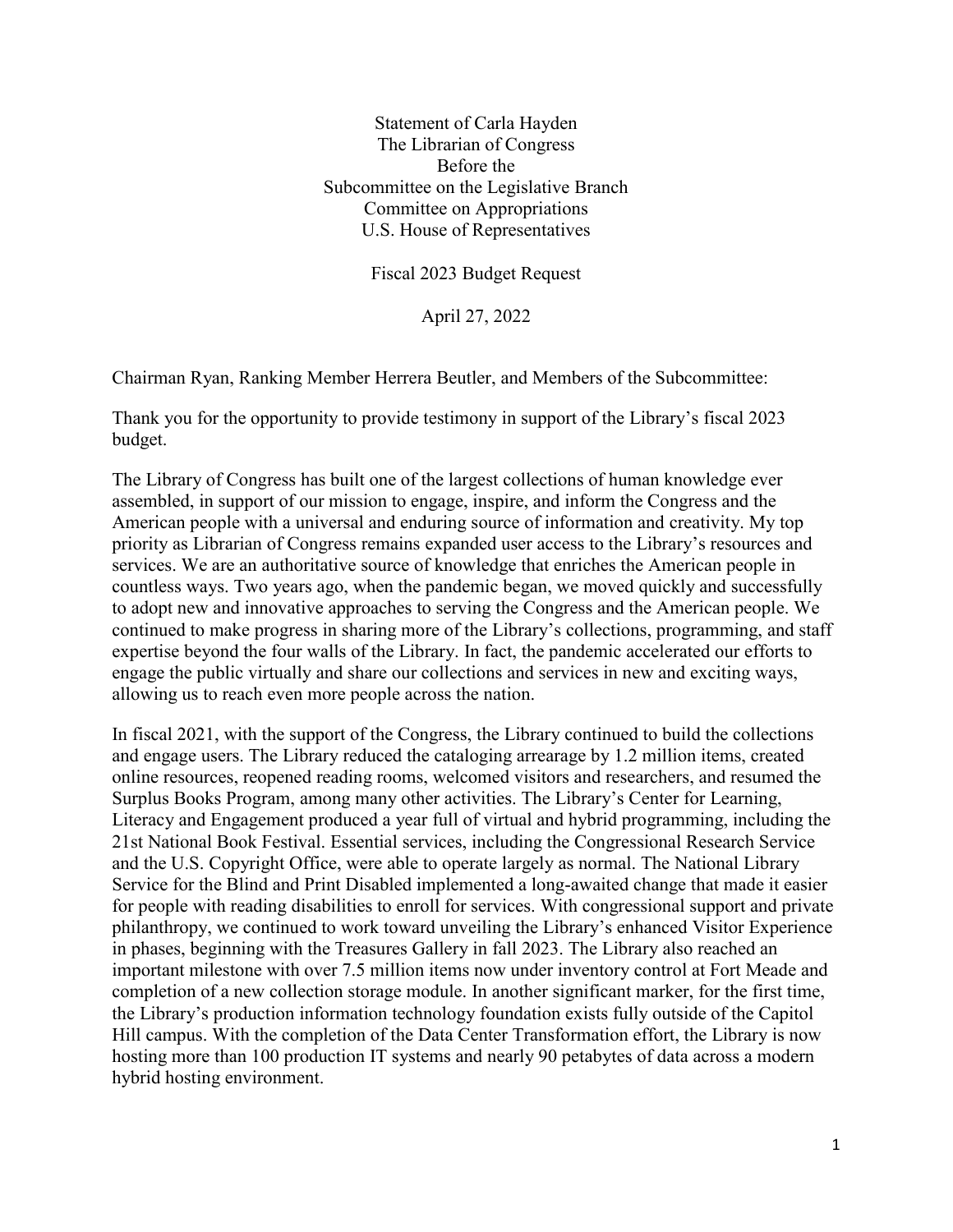Today, the Library holds nearly 174 million physical items, including special collections consisting of audio materials, maps, moving images, sheet music and much more. A single copy of our digital collections requires 26 petabytes of storage—that is roughly the equivalent of 13 trillion pages of printed text. If you piled up that many pages, you could reach the moon more than three times with these stacks of stored knowledge. The material on the Library's websites alone totals 5 petabytes.

Over the last year, approximately 2.2 million preservation actions were performed on items in the Library's physical collections. The Library responded to 730,562 reference requests from Congress, the public, and other federal agencies, including direct use of CRS reports. The Copyright Office issued over 403,771 copyright registrations and recorded 8,252 documents containing 961,291 titles. Library websites recorded more than 178 million visits and nearly 618 million page views. We circulated more than 21.5 million copies of braille, audio and large print items to patrons, via the National Library Service for the Blind and Print Disabled and its network of state and local libraries. Moreover, even with pandemic restrictions, the Library welcomed nearly 30,000 in-person visitors.

The Library also continued direct services to the public with programs like the Veterans History Project and Teaching with Primary Sources, which allows teachers in local school districts to create curricula and develop apps using the Library's digitized primary sources.

I would like to express my sincere gratitude for the ongoing and remarkable support that this committee and all of Congress give to the Library. In particular, I appreciate the funding you have provided in fiscal 2022 to meet high-priority needs such as the new L-CAP—Library Collections Access Platform—that is the heart of Library operations; replacements for the Library's outmoded Integrated Electronic Security System and the 3G Cellular Distributed Antenna System; and installation of a cloud-based office productivity suite for all Library employees.

I come before you today to discuss the Library's fiscal 2023 appropriations request. This budget request reflects the resources needed for us to sustain the Library's mission of service to Congress, access to the creative record of the United States, and stewardship of the cultural heritage of the American people. The budget request is aligned with the goals and objectives of the Library's Strategic Plan: Expand Access, Enhance Services, Optimize Resources, and Measure Impact. To advance these strategic goals, the budget requests additional resources for several new or expanded programs. All of the requests are in support of the Library's mission and vision that all Americans are connected to the Library of Congress and invest in a vibrant future for this institution.

The Library of Congress fiscal 2023 budget request is for \$871.8 million, which represents a 3.9 percent increase over the Library's fiscal 2022 enacted appropriation. This request includes \$30.8 million in mandatory pay and price level increases. The balance of the increase represents critical program investments necessary to fulfill the Library's role and to sustain continuous technology innovation and delivery; continue stabilization and optimization of the financial infrastructure; expand active engagement with visitors to the Library; and strengthen data analysis expertise in life cycle costing and cost estimating as well as data analysis for evaluating and setting Copyright fees.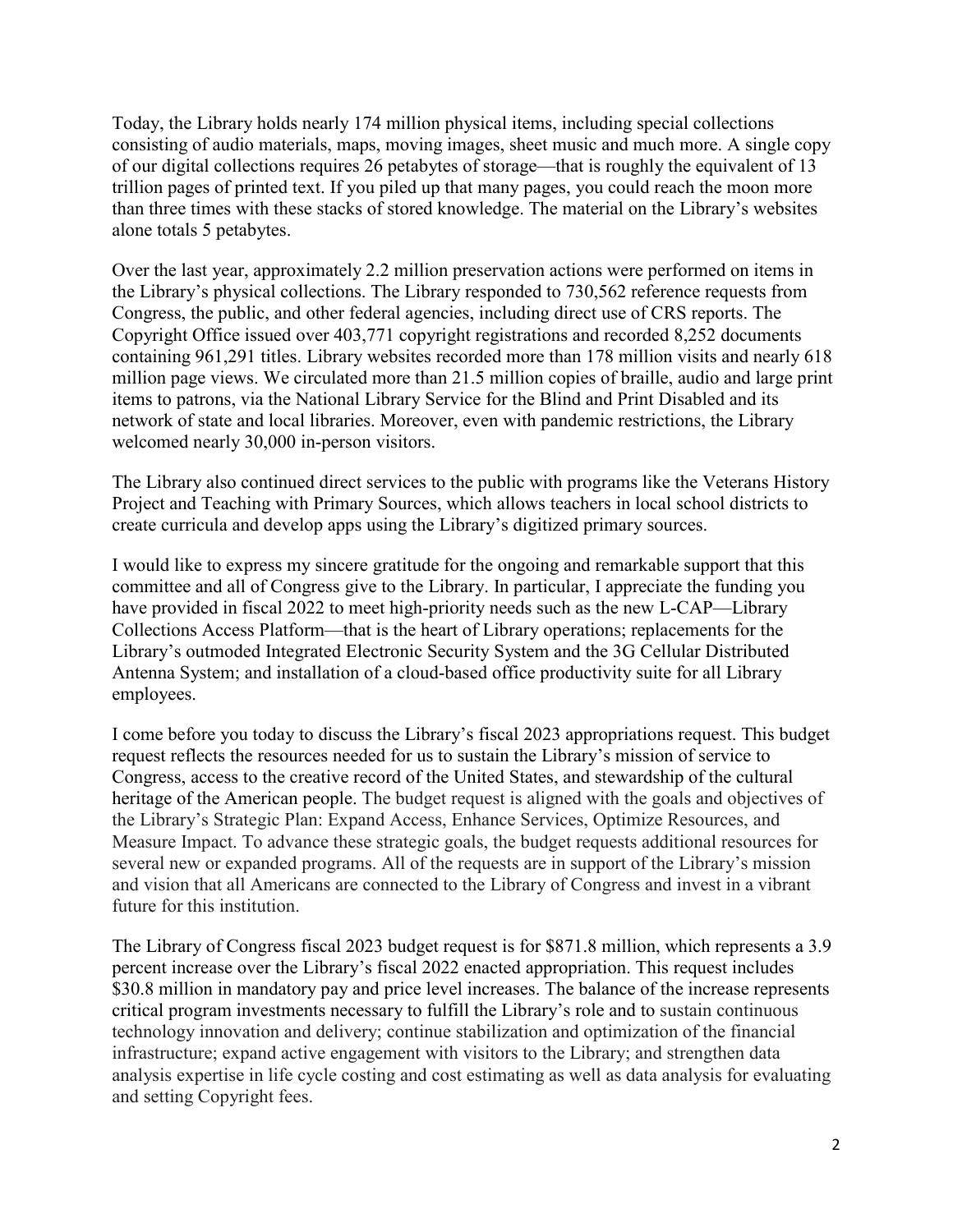The fiscal 2023 budget continues many of the strategic modernization and optimization efforts the Congress has supported in recent years for the Library. Rapidly evolving technology and public expectations have required us to adjust, and in some cases expand, multiyear efforts that are underway to enhance the IT and operations of many of the Library's service units. The budget request also addresses staffing gaps that have arisen as a result of absorption of mandatory pay and price level increases. It builds staff capacity we must have to respond to technological advancement and addresses skills in areas such as data analysis and cost estimation that are required to meet the Library's fiduciary responsibilities.

## **Sustaining continuous technology innovation and delivery**

As I have reported before, at the Library, we have fundamentally rebuilt our technology foundation. We are not merely updating existing applications and systems but have completely re-envisioned how we manage and use technology. With new, modern IT infrastructure in place, we have stabilized our operations and we are moving to a model of continuous innovation and continuous delivery to ensure that we are constantly optimizing and modernizing the technology needed to meet the needs of Congress and the American people.

As in the private sector and other government agencies, the cloud has become an important part of our IT planning at the Library. As we mature our use of the cloud at the Library, we are following the federal 'Cloud Smart' strategy, which calls for cloud solutions to be integrated with our traditional IT infrastructure to seamlessly support our business needs.

Of course, greater use of the cloud comes with some challenges too. The Library requires specialized resources to properly implement and administer cloud services and to ensure that we can make the most of our cloud operations. The Library's request for a dedicated Cloud Management Program will provide the Office of the Chief Information Officer (OCIO) with the expertise necessary to ensure essential cloud management practices, monitor cloud-based applications for compliance and security, coordinate development of advanced IT solutions, and ensure maximum value from existing IT infrastructure.

The Library must also continue to mature its IT planning, project management, and governance to sustain the pace of digital transformation alongside the growing demand for new and enhanced technology to support services to Congress and the nation. Audit findings from the Government Accountability Office and the Library's Office of the Inspector General have reinforced the need for the Library to mature its IT cost estimating, schedule management and quality review practices, and improve OCIO's ability to meet federal standards and industry best practices for IT project management. The Library's fiscal 2023 request includes in-house expertise and contract support to respond to the significant volume of pre-planning project-related activities, project challenges, and evolving audit recommendations.

The Congressional Research Service also seeks, in partnership with OCIO, to adapt and optimize its Integrated Research and Information System (IRIS) in a technology landscape that changed dramatically since its initial planning and procurement in 2018. This request is critical for the completion of the initial IRIS configuration using commercially available cloud-based tools to meet specific CRS requirements for authoring and publishing, content management, and congressional relations management, while insuring integration with CRS legacy IT systems and research tools. It will also establish and staff a sustainment and development program, using the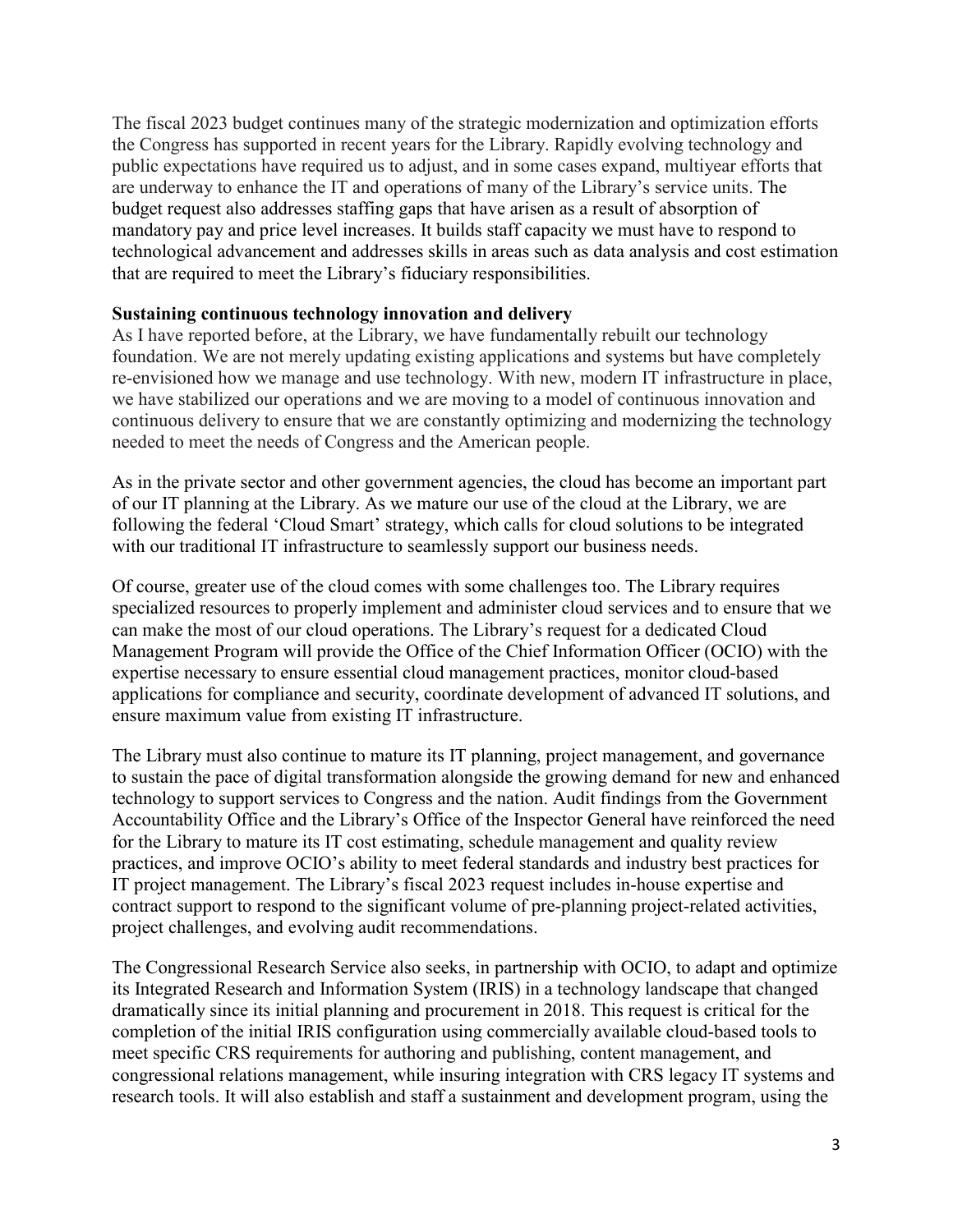continuous innovation and continuous delivery (CI/CD) model employed for major Library IT systems, including Congress.gov. CRS IT systems must be up-to-date to meet congressional needs.

## **Continuing stabilization and optimization of financial infrastructure**

A stable and optimized financial infrastructure is essential to everything the Library does. A necessary shift to the cloud for the Legislative Branch Financial Management System (LBFMS) added workload in financial reporting, and an unintegrated personnel and payroll system also needs prompt attention.

The Library's Financial Systems Division continues to manage hosting of the LBFMS as a shared service for the Legislative Branch. The LBFMS funding model, and support provided by the Congress, is essential to the success of the initiative. Sharing a financial system and consolidating some financial management tasks save the Legislative Branch more than \$3.3 million annually, across the eight participating agencies.

However, with the migration of the LBFMS to the cloud, funding challenges exist because system hosting and application management costs exceed the \$1.06 million annually received from Congress. The increased cost has been pro-rated among LBFMS agencies and covered by the Library's funds. At the request of the LBFMS Steering Committee, comprised of representatives of the partner agencies, the Library requests funding to cover the \$700,000 increase in the cost of hosting and operating the system in the cloud. The Library's intention is to maintain consistent year-to-year cost share funding requirements for both the Library and our partner LBFMS agencies, so that all can better plan for LBFMS costs for future years. The Library cannot unilaterally cover the increased costs from its budget.

Stabilization and optimization efforts continue to meet challenges in financial reporting. Important improvements have been made, including hiring the Library's first comptroller. The Library also recently received its  $25<sup>th</sup>$  consecutive unmodified audit opinion. However, the Financial Reports Division (FR) now has an increased workload to support the Library's crossservicing partners and to meet expanded Department of the Treasury reporting requirements. Continued stabilization and optimization are important not only to fulfill the Library's external reporting requirements, but also to meet FR's responsibility for setting accounting standards and preparing Library regulations and directives to ensure that the Library has strong internal controls. The request includes FTE to address additional accounting workload and reporting responsibilities, as well as contractor services to update and create essential financial reporting and financial system documentation, procedure guides, and training materials.

The Library also requests funding to implement an integrated and optimized personnel and payroll processing system. Currently, staff must enter data in different legacy systems, causing leave balance discrepancies and issues resulting from manual payroll and personnel action request reconciliation. It also presents challenges with retirement package tracking, making it difficult for retirees to get the information they need. This request would shift the Library's personnel and payroll processing service provider from the National Finance Center system to the Department of the Interior's Integrated Business Center and will result in significant cost avoidance and reduction in the time currently devoted to correcting problems in a non-integrated and non-automated system.